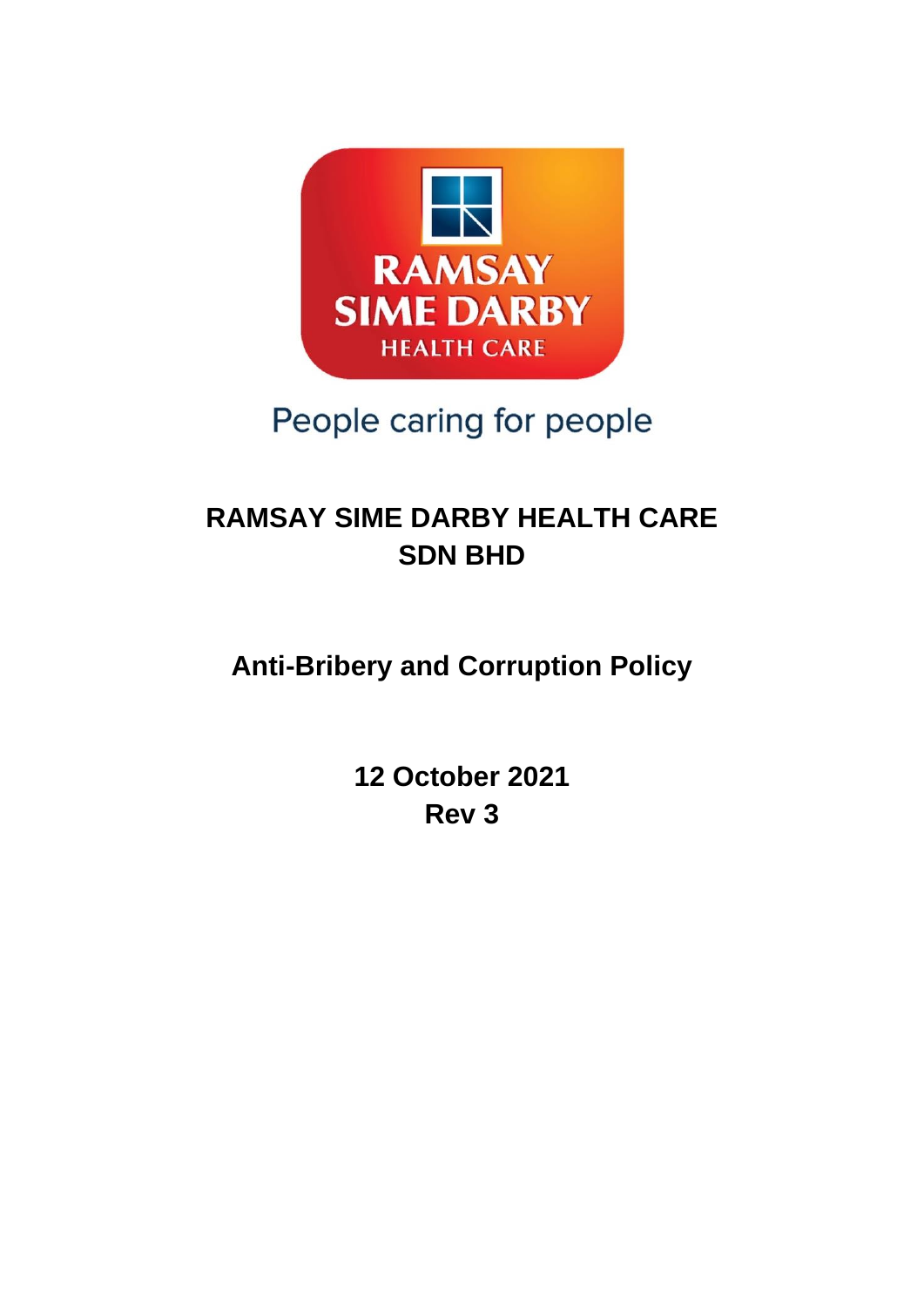## **Scope**

This policy applies to RSDHC and any entity over which RSDHC has effective control. This policy applies to all Employees and Associates of RSDHC business.

## **Policy**

The purpose of this policy is to protect RSDHC and its Employees from breaches of anti-corruption laws by:

- clearly setting out the company's position on bribery, corruption and facilitation payments;
- clarifying the responsibilities of RSDHC and its Employees
- provide information

## **Policy Statement**

RSDHC conducts its business in an open, honest, fair and ethical way. RSDHC takes a zero-tolerance approach to all instances of Bribery and Corruption and requires RSDHC Employees to act professionally, fairly and with integrity always. RSDHC is committed to complying with all applicable anti-corruption laws in all jurisdictions in which its businesses operate.

Under no circumstances will RSDHC approve any offers made to win business or influence a business decision in RSDHC's favour. RSDHC Employees and Associates must not give, offer, promise, accept or request.

## **Reference**

Ramsay Global Anti-Bribery & Corruption Policy (26 Feb 2019), Sime Darby Code of Business Conduct (Feb 2021), Sime Darby Anti-Bribery and Anti-Corruption Policy (Aug 2020), Ramsay's Global Anti-Bribery & Corruption Policy (Approved by the Board of Ramsay Health Care Limited on 12 May 2021)

#### **Related Documents**

RSDHC Code of Business Conduct (Feb 2020), RSDHC Risk Management Committee Terms of Reference (12 April 2019), RSDHC Whistleblowing Policy (1 March 2019)

#### **Definitions**

| Associate        | Any third-party individual or organisation who is not an Employee and is<br>performing work or services for or on behalf of RSDHC including agents, brokers,<br>business partners, consultants, contractors, franchisees, joint venture partners,<br>joint venture entities (and their employees) stakeholders and other<br>representatives.                                       |  |  |
|------------------|------------------------------------------------------------------------------------------------------------------------------------------------------------------------------------------------------------------------------------------------------------------------------------------------------------------------------------------------------------------------------------|--|--|
| Bribe or Bribery | Act of giving, offering, promising, requesting, agreeing to receive, or receipt or<br>acceptance of any advantage, which need not be financial, including any<br>payment, gift, loan, fee, or reward, to or from any person to influence them<br>corruptly or improperly in the exercise of their duty, where such act is an offence<br>under the applicable laws and regulations. |  |  |
| CEO              | Chief Executive Officer (Group or Facility)                                                                                                                                                                                                                                                                                                                                        |  |  |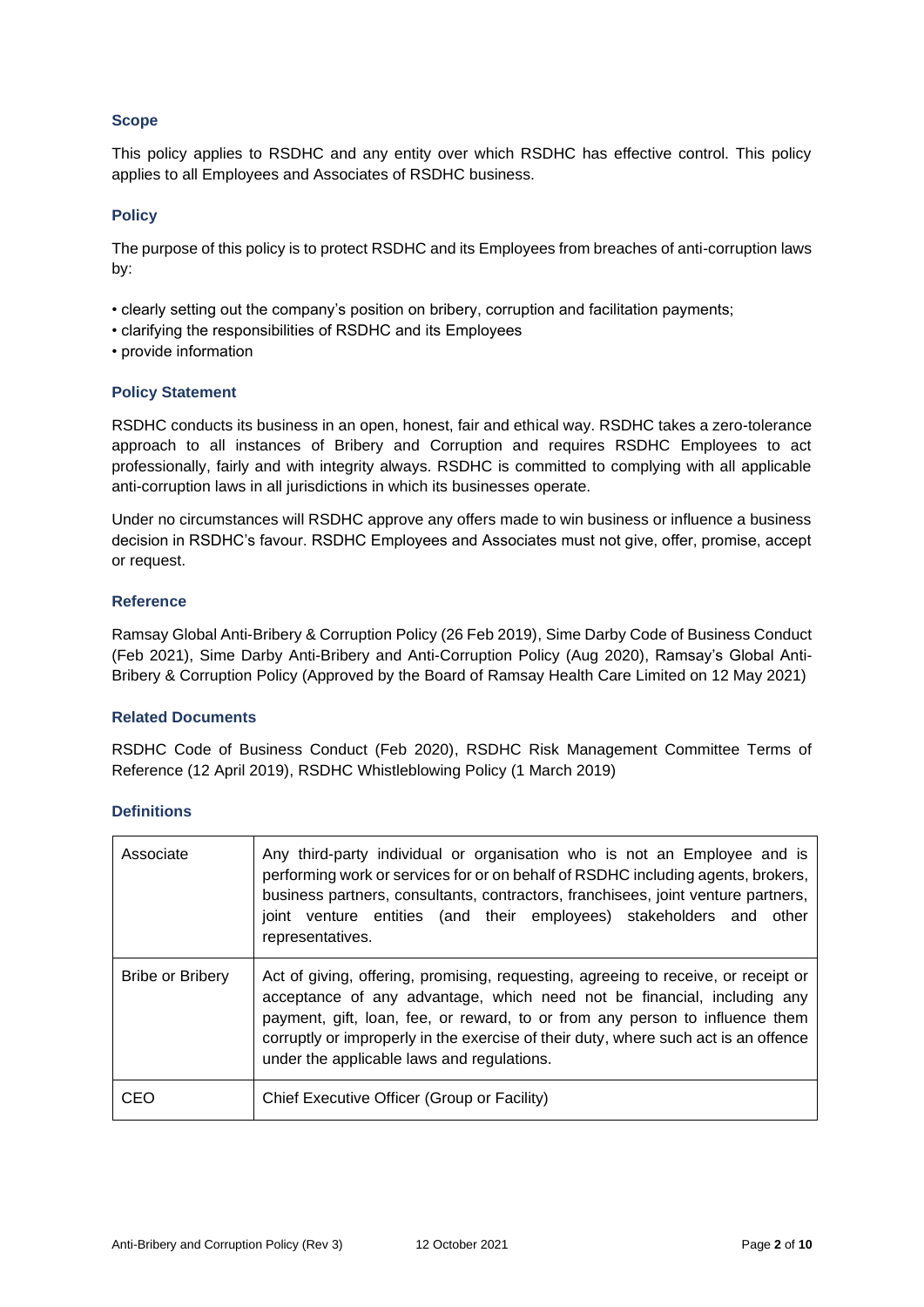| Corruption                      | Any action which would be considered as Bribery (as defined above). Such<br>acts can include corrupt practice of illicit behaviour, including Bribery, extortion,<br>fraud, nepotism, graft, speed money or facilitation payments, pilferage, theft,<br>embezzlement, falsification of records, kickbacks, influence peddling, Money<br>Laundering and campaign contributions.                                                                                                                                                                                                                               |  |  |
|---------------------------------|--------------------------------------------------------------------------------------------------------------------------------------------------------------------------------------------------------------------------------------------------------------------------------------------------------------------------------------------------------------------------------------------------------------------------------------------------------------------------------------------------------------------------------------------------------------------------------------------------------------|--|--|
| Employee                        | Means:<br>any person employed (at any level or grade, whether permanent, casual,<br>$\bullet$<br>fixed term or temporary) by; and<br>Directors of, RSDHC or any of its subsidiaries over which RSDHC has<br>$\bullet$<br>effective control.                                                                                                                                                                                                                                                                                                                                                                  |  |  |
| Facilitation<br>Payments        | Payments made personally to an individual in control of a process or decision to<br>expedite or secure performance of an administrative routine action and which<br>contravenes the applicable law in the jurisdiction where RSDHC operates.                                                                                                                                                                                                                                                                                                                                                                 |  |  |
| Government<br>Official          | officials, employees and contractors of any government department/ agency<br>$\bullet$<br>in Malaysia, Indonesia or in any other country; any public international<br>organisation (e.g., the United Nations)<br>political parties and party leaders<br>$\bullet$<br>candidates for public office;<br>$\bullet$<br>executives and employees of government-owned or government-run<br>$\bullet$<br>companies (such as a doctor in a state-controlled hospital); or<br>an individual holding a legislative, administrative or judicial position.<br>٠<br>anyone acting on behalf of any of the above officials |  |  |
| Money<br>Laundering             | The process by which a person or entity conceals the existence of an illegal<br>source of income and then disguises that income to make it appear legitimate.                                                                                                                                                                                                                                                                                                                                                                                                                                                |  |  |
|                                 | Includes situations where a person or entity receives funds where it is known,<br>suspected or it would be reasonable to know or suspect that the funds are from<br>illegal activities, or if the person is negligent as to whether that is the case.                                                                                                                                                                                                                                                                                                                                                        |  |  |
| <b>RSDHC</b>                    | Ramsay Sime Darby Health Care Sdn Bhd and its related bodies corporate in<br>Malaysia, Indonesia, Hong Kong or any of those entities, as the context requires.                                                                                                                                                                                                                                                                                                                                                                                                                                               |  |  |
| Secret or Corrupt<br>Commission | Where an agent (which includes employees) dishonestly receives or solicits<br>money or other benefits (payment of money is not a requirement of the offence)<br>from a third party in return for agreeing to act in a certain way, or be influenced<br>to show any favour or disfavour to any person, in relation to the affairs or<br>business of the agent's principal. Can include use of misleading documents or<br>statements by agents with the intent of defrauding their principals.                                                                                                                 |  |  |
| <b>Third Parties</b>            | Any individual or organisation with whom RSDHC Employees and Associates<br>come into contact during the course of their duties for RSDHC and includes<br>actual and potential patients, clients, customers, suppliers, joint venture partners,<br>contractors, agents, intermediaries, consultants, distributors, business contacts,<br>advisers, government and public bodies and health funds and other insurers.                                                                                                                                                                                          |  |  |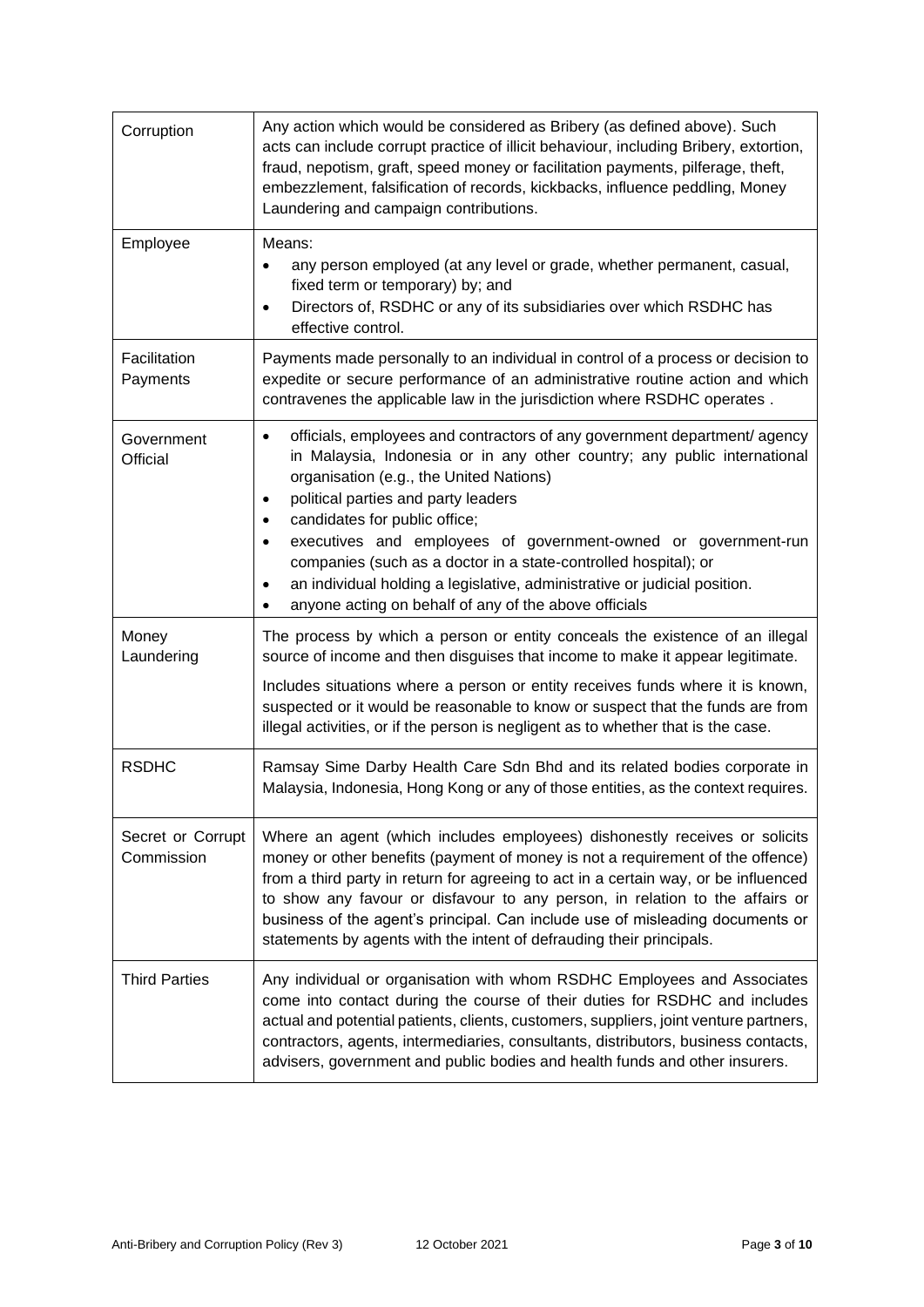#### **1. Bribery and Corruption**

It is illegal to pay or receive a Bribe whether paid or received directly or indirectly. A Bribe can include money or anything of value where there is an intention to improperly influence the actions of a Third Party. It also covers payments or gifts as a reward for the improper actions of a Third Party. There is no need for the Bribe to be successful to be viewed as corrupt, the offering or accepting of it is generally enough to amount to a criminal offence.

These principles apply equally in any country in which RSDHC operates or carries on business.

#### **2. Recognition of local and international legislation**

RSDHC is committed to conducting its business ethically and in compliance with all applicable laws and regulations, including but not limited to Malaysia Anti-Corruption Act, Malaysian Penal Code (revised 1977) (and its amendments), Indonesian Anti-Corruption laws as manifested in Law No. 31 of 1999 regarding Eradication of Criminal Acts of Corruption (August 16, 1999), as amended by Law No. 20 0f 2001, Indonesian Anti-Bribery Law in Law No.11 of 1980 regarding bribery (October 27,1980), the US Foreign Corrupt Practices Act 1977 (amended 1998), and UK Bribery Act 2010. These laws prohibit bribery and corruption. Organisations are mandated to establish and maintain accurate books and records as well as adequate measures to prevent corrupt practices.

In case of conflict between mandatory law and the principles contained in this Policy, the law shall prevail.

#### **3. Facilitation Payments**

Facilitation Payments made anywhere in the world are prohibited by RSDHC and you must not make these types of payments.

#### **4. Secret Commissions/ Other Acts of Corruption**

All Secret Commissions and other acts of Corruption are prohibited including fraud, embezzlement, Money Laundering, extortion, nepotism, graft, speed money pilferage, theft, embezzlement, falsification of records, kickbacks and other forms of influence peddling.

### **5. Donations**

#### Political Donations

This policy does not prohibit donations to political parties, provided that they are never made in an attempt to influence any decision or gain a business advantage and are always publicly disclosed and comply with the requirements of this policy.

Political donations must be reported to Group CEO who must maintain a Political Donations Register. All political donations must receive prior written approval from the RSDHC Board, must be applied for the intended purpose, be disclosed, reported or published as required by applicable local law or government agencies and recorded in the RSDHC accounts.

#### Charitable Donations

RSDHC only makes charitable donations that are legal and ethical under local laws and practices. Charitable donations can only be offered by Facility CEO as per their Limit of Authority and with prior approval of Group CEO.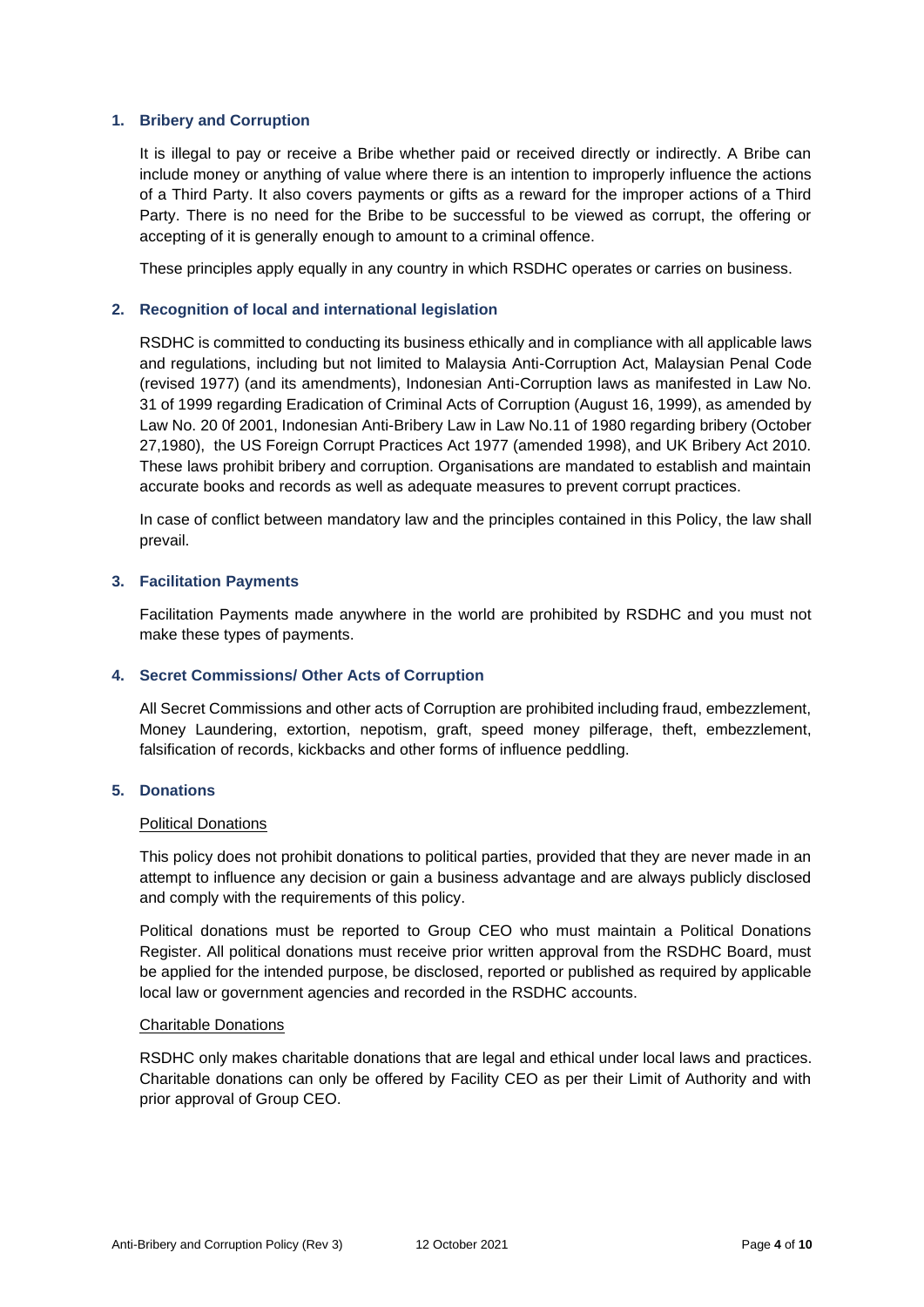## **6. Gifts, Entertainment, Travel Expenses and Corporate Hospitality**

This policy does not prohibit normal and appropriate hospitality (given and received) to or from Third Parties.

RSDHC recognizes that accepting or offering gifts, entertainment or hospitality of moderate value may be customary and in accordance with local business practice. However, all business gifts, hospitality, business entertainment and travel expenses must comply with the RSDHC Code of Business Conduct and RSDHC Gifts and Hospitality policy, must be appropriate in the context of the relevant relationship and must not be offered or accepted in circumstances which could be considered to give rise to undue influence. Refer to the Anti-Bribery Checklist.

| Not Acceptable/ Breach                     | Acceptable                                         |
|--------------------------------------------|----------------------------------------------------|
| provided to a single individual or single  | done for the purpose of general relationship       |
| organisation on multiple occasions;        | building only;                                     |
| received in a context that makes them      | not reasonably be construed as an attempt to       |
| inappropriate (e.g. the provider is in the | improperly influence the performance of the role   |
| process of a competitive tender for the    | or function of the recipient;                      |
| relevant division); or                     | complies with the local law of the jurisdiction in |
| include cash, loans or cash equivalents    | which the expenditure is made;                     |
| (such as gift certificates or vouchers).   | given in an open and transparent manner;           |
|                                            | complies with any financial limit on gifts,        |
|                                            | entertainment or hospitality<br>that may<br>be     |
|                                            | accepted or offered that has been set by           |
|                                            | RSDHC or its businesses.                           |

### **7. Dealing with Associates**

Any Employee proposing to engage a Third Party to act for or on behalf of RSDHC (i.e. Associate) should:

- ensure that compliance with any relevant anti-bribery and corruption laws that may apply are part of the Associate's contractual obligations, and that RSDHC has the capacity to cease all dealings with the Associate, without penalty, in the event that the Associate breaches any applicable anti-bribery and corruption law.
- implement appropriate controls to ensure that the actions of the Associates will not adversely affect RSDHC, including a ban on dealings with Associates who do not comply with this policy.
- not make a payment to an Associate if they know or suspect that the person may use or offer all or a portion of the payment directly or indirectly as a Bribe.
- ensure that Associates are legitimate service providers. If in any doubt about the legitimacy of a proposed Associate, the Employee must discuss his/her concerns with their Line Manager/ Facility/ Group CEO prior to entering into any arrangements with the Associate.
- carry out due diligence checks to the service to be provided including a corruption risk assessment.
- retain all paperwork and records documenting the due diligence checks and risk assessment for six years from the date of completion of the project or transaction.
- Ensure particular care:
	- $\circ$  with operations proposed (to any extent) in countries assessed as having a high corruption risk by Transparency International (these assessments can be accessed online [http://www.transparency.org/research/cpi/overview\)](http://www.transparency.org/research/cpi/overview)
	- $\circ$  where an Associate is intended to be involved in negotiating any business arrangements or transactions with the public sector on behalf of RSDHC (including bidding for tenders,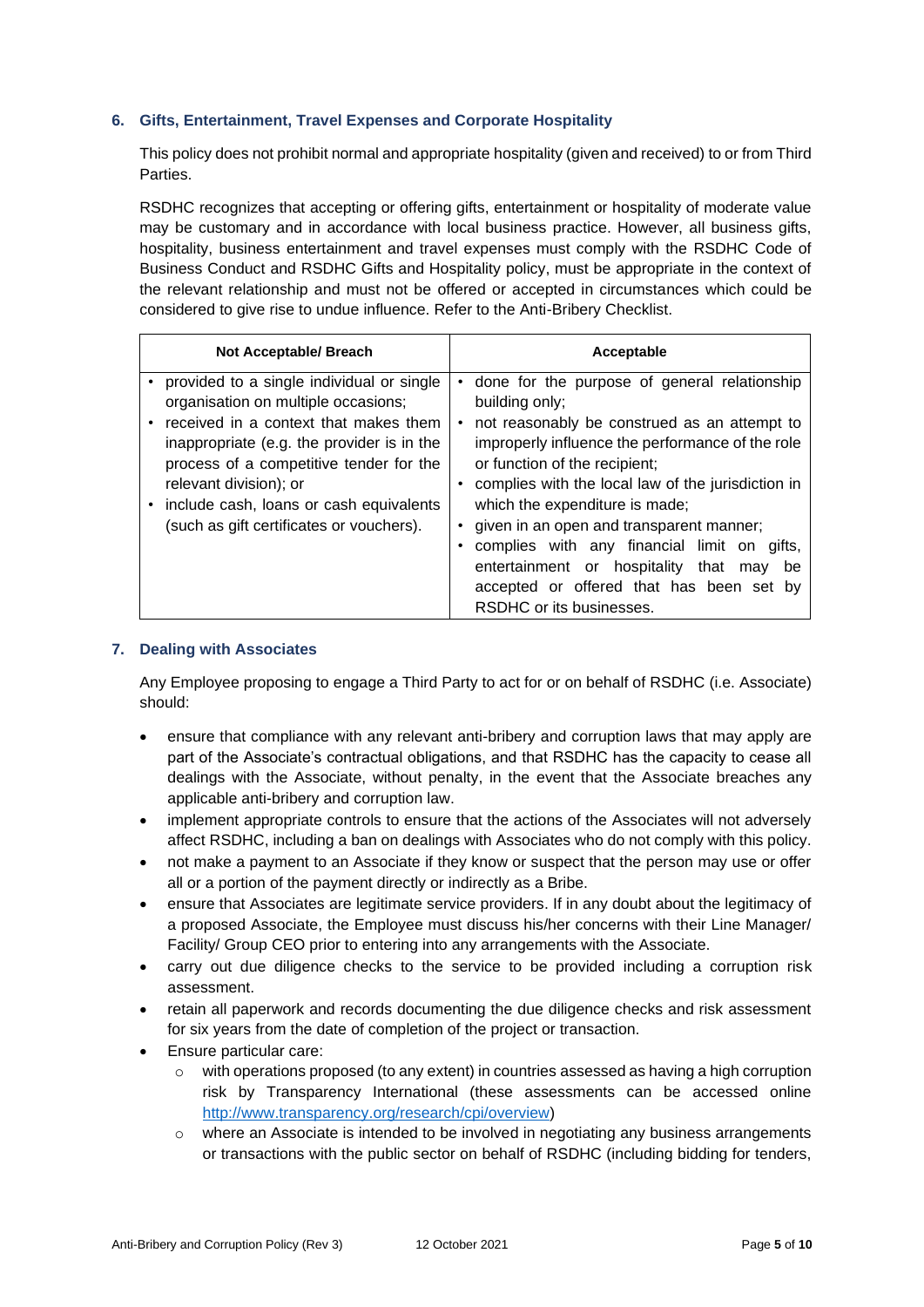negotiating supply contracts, arranging leases or licenses or providing transportation or customs clearance services).

#### **8. Joint Ventures and Acquisitions**

Where RSDHC holds a majority ownership in/ otherwise effectively controls a joint venture, the joint venture entity must comply with this policy.

Where RSDHC does not exercise effective control of a joint venture, RSDHC is nonetheless committed to exercising its influence to assist the joint venture entity to avoid improper conduct. The conduct of the joint venture entity and its employees, even where RSDHC does not exercise effective control, may still have an impact on RSDHC.

Where a joint venture is proposed, as part of proper due diligence on the venture, a report addressing all elements of Corruption, including Bribery, must be completed for consideration by the RSDHC entity proposing the joint venture.

#### **9. Conflict of Interest**

Conflicts of interest arise in situations where there is a personal interest that might be considered to interfere with that person's objectivity when performing duties or exercising judgement on behalf of RSDHC. Employees should avoid or deal appropriately with situations in which personal interest could conflict obligations or duties. Employee must not use their position, official working hours, RSDHC resources and assets for personal gain or to RSDHC's disadvantage.

#### **10. Record Keeping**

All payments made or received by RSDHC must be accurately recorded in RSDHC's books and records. All financial transactions must be authorised by appropriate management in accordance with internal control procedures.

All finance paperwork and records, such as contracts, invoices, receipts, bank statements or commission or rebate slips relating to an Associate should be retained for at least 7 years.

## **11. Reporting Non-Compliance or Concerns**

If Employees have any suspicions, concerns or queries regarding this policy or whether Bribery or Corruption has occurred, they should raise these with their Unit Head, Facility CEO or through the confidential Whistleblower channels at the earliest possible stage.

The Anti-Bribery Checklist attached to this policy provides a summary of some key elements when considering whether their actions comply with this policy. The overall context and circumstances of each case will be considered in determining whether or not specific behaviour has been inappropriate or in breach of this policy.

All matters will be dealt with in confidence and in strict accordance with any applicable legislation which protects the legitimate personal interests of Employees. RSDHC is committed to ensuring that no RSDHC Employee suffers detrimental treatment as a result of refusing to take part in conduct that may constitute Bribery or Corruption or raises a genuine concern in respect of any such conduct.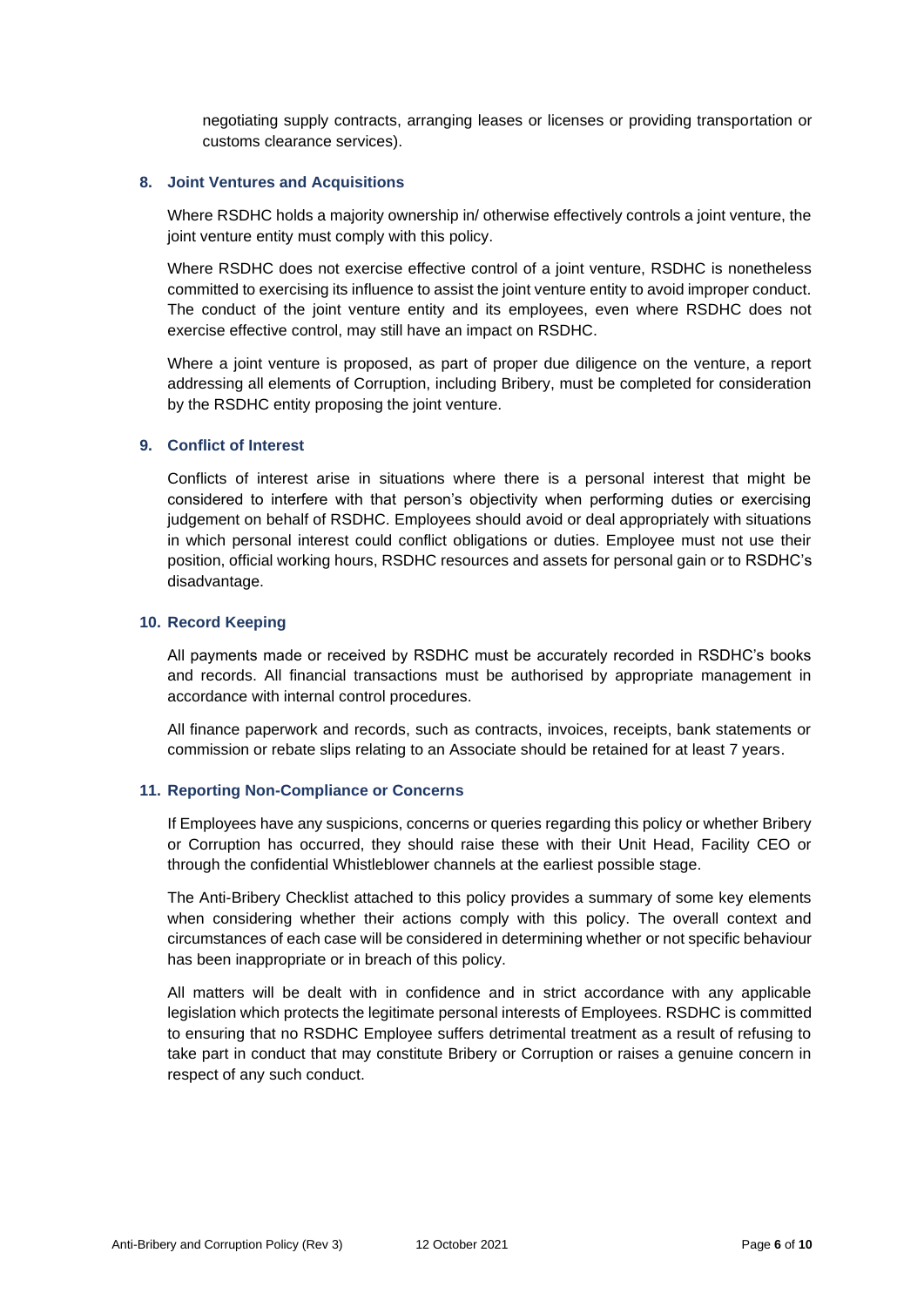#### **12. Training and Communication**

Training on this policy forms part of the induction process and ongoing training programme for all RSDHC Employees. For high level executives and Employees whose work involves regions or areas of assessed as having a high corruption risk the training programme may be more detailed and extensive.

Management at all levels are responsible for ensuring those reporting to them are made aware of and understand this policy and are given adequate and regular training on it.

#### **13. External Communication**

Communication of the company's zero tolerance approach to Bribery and Corruption and of RSDHC's Anti-Bribery and Anti-Corruption policy (which is available on the RSDHC website) must be communicated to all Associates and proposed suppliers, contractors and business partners at the outset of company's business relationship with them and as appropriate during the course of their work for the company

## **14. Consequences for Breaches of Anti-Bribery and Corruption Policy or Anti-Corruption laws**

#### Consequences for individuals

If an Employee commits or in the reasonable opinion of RSDHC has committed an act of Bribery or Corruption, the individual could be imprisoned, disqualified from acting as a director and/or face significant monetary fines (which RSDHC will not pay) and/or most likely be terminated without compensation. Further legal action may also be taken in the event that RSDHC's interest have been harmed as a result of non-compliance.

#### Consequences for RSDHC

If an Employee or Associate is found by a competent court or regulator to have committed an act of bribery or corruption, RSDHC could receive an unlimited fine, be prevented from bidding for government contracts and lose the ability to trade in certain jurisdictions. RSDHC could also face damage to its corporate brand and reputation, loss of business, legal action by competitors, litigation or substantial investigation expenses. In addition, under certain anticorruption laws, the directors and senior officers of RSDHC can be held personally liable for the breaches committed by Employees and Associates and face significant fines and/or imprisonment.

#### Consequences for Associates

RSDHC will avoid or cease doing business with any Associates who do not commit to doing business without Bribery or who are later found to have engaged in Bribery or corrupt practices.

#### **15. Enforcement and Discipline**

RSDHC will appropriately investigate all allegations of Corruption and Bribery and take legal and/or disciplinary action in all cases where it is considered appropriate. Where a case is referred to the police or other law enforcement agency, RSDHC will co-operate with the criminal investigation which could lead to the Employee being prosecuted.

#### **16. Risk Assessment, Monitoring and Review**

The RSDHC Risk Management Committee (RMC) will have primary responsibility to the Board for having adequate structures in place to regularly assess, monitor and review the risk of Bribery and Corruption across its global operations. Anti-bribery and corruption risk is considered as part of the risk management framework and as required as relevant circumstances change, such as entering new markets, changes to Ramsay's activities, a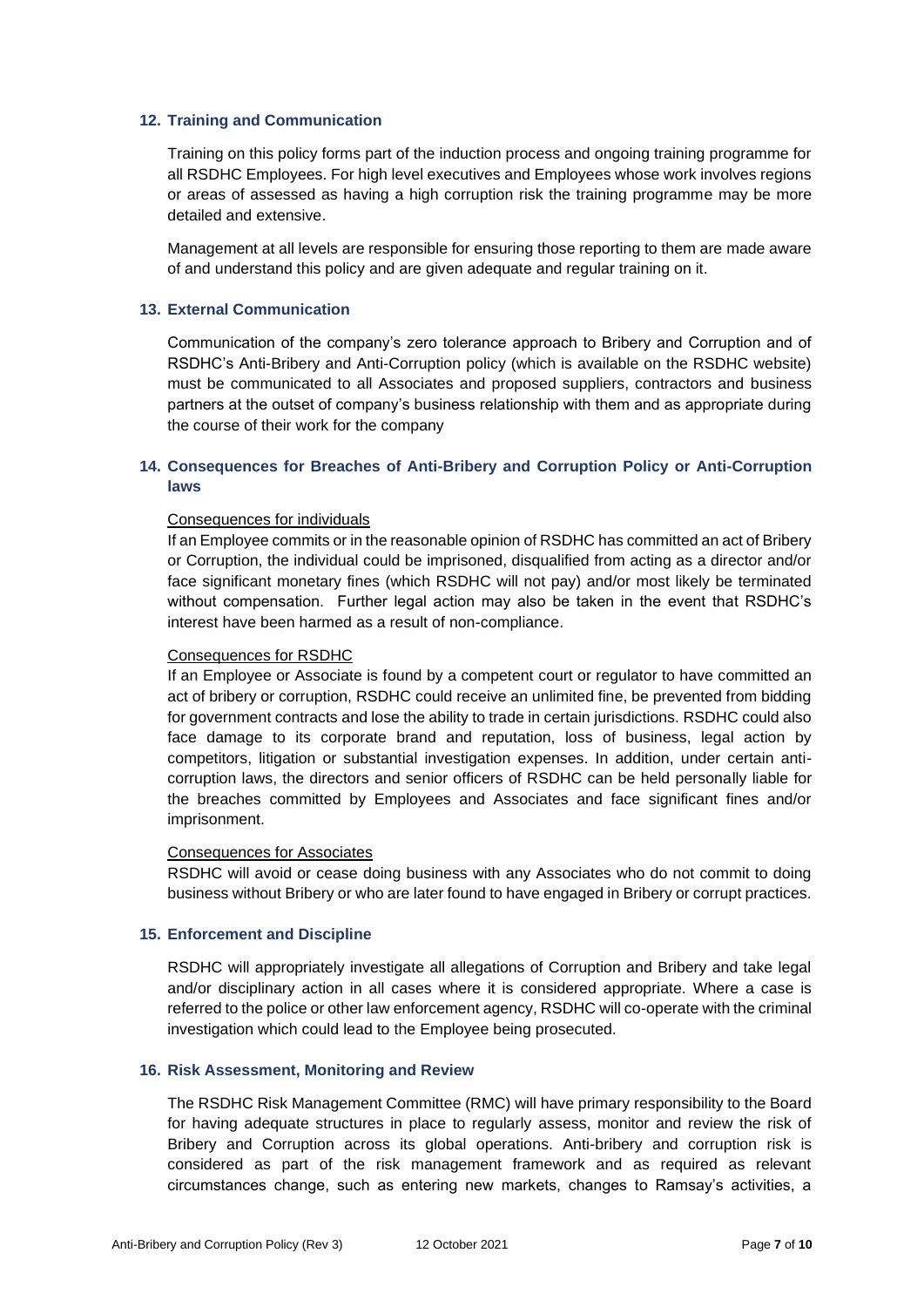Bribery or Corruption incident or changes to the governmental or regulatory environment. The RMC is responsible for implementing this policy in each RSDHC regional business, monitoring its use, effectiveness, dealing with any queries on its interpretation as well as reporting to the RSDHC Board on the matters covered by this policy. Any material breaches of this policy must be reported to the Risk Management Committee, and in turn to the Board.

The Facility CEOs shall consult with the Heads of each Department (in particular the HR, Procurement, Finance, Internal Audit, Legal and Business Development) to develop, monitor and update appropriate bribery prevention procedures, internal control procedures and audit processes.

#### **17. Policy Review**

The RMC will review this policy from time to time and at least every three (3) years to check that it is operating effectively and whether any changes are required to the policy. Any significant changes to this policy will be communicated to all Employees (and Associates where appropriate) by the method most practicable, including email updates and the provision of training where appropriate.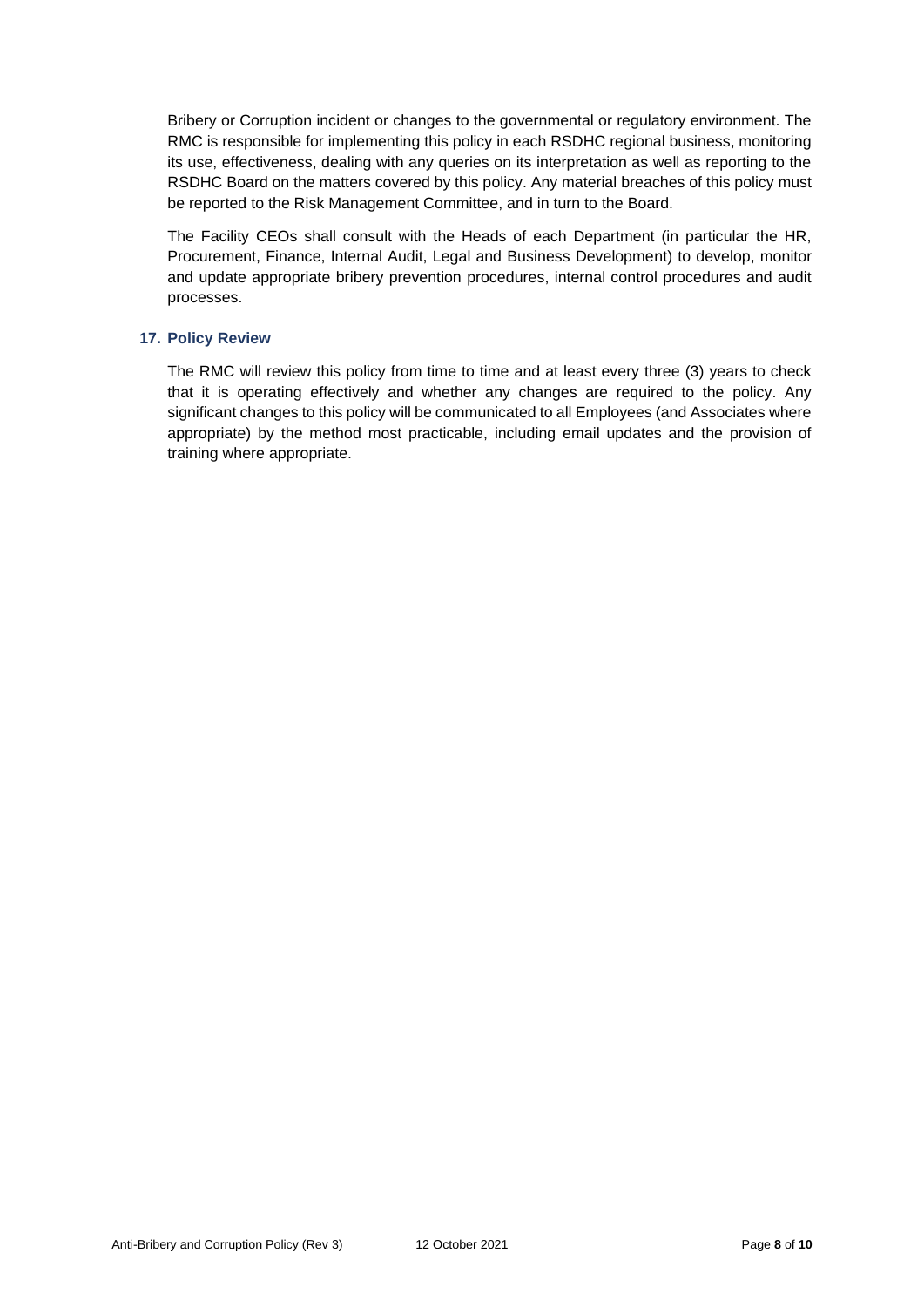## **Appendix 1: ANTI-BRIBERY CHECKLIST**

- 1. Gift, Entertainment or Hospitality
	- 1.1 Ensure that the giving/ accepting of any gift, entertainment or hospitality is done in an open and transparent way
	- 1.2 Ask yourself: would I be comfortable telling my line manager about this?
	- 1.3 Ask yourself: is it reasonable and would RSDHC be willing to reciprocate by giving such gifts, entertainment or hospitality?
	- 1.4 Accept/ give occasional, modest gifts and entertainment that are legitimately provided or accepted as a way of fostering business relationships between RSDHC and Third Parties, after advising or consulting with your line manager

#### 2. Associates/Third Parties

- 2.1 Carry out due diligence checks on Associates including:
	- checking the identity of Associates, including directors, shareholders and related bodies corporate of Associate companies and offices and directorships held by individuals;
	- checking that they are legitimate and trustworthy using online search engines such as Google as well as official sources such as company and credit registers, registration checks and relevant regulatory sites or publications and reference checks;
	- checking that they are not known to have been involved in any corrupt activity or bribery;
	- checking the bribery risks in the location and country the Associate operates;
	- checking the legitimacy and risks of the Associate's other businesses, business partners or joint ventures;
	- checking the nature of the proposed project or transactions;
- 2.2 Advise of RSDHC's requirement, and obtain the agreement of third parties (particularly associate and joint venture partners or entities) to adhere to the policy as part of the engagement process;
- 2.3 Keep all paperwork and records evidencing the checks you have carried out on associates, finance paperwork as well as records (i.e. contracts, invoices, receipts, bank statements or commission or rebate slips) with the Associate for at least 6 years from the date of the project or transaction;
- 2.4 Ensure that all payments made or received by RSDHC are accurately recorded in RSDHC's books and records;
- 2.5 Ensure that all financial transactions are authorised by appropriate management in accordance with internal control procedures.
- 2.6 Check with the Unit Head or Facility/ Group CEO:
	- if a third party has given you, or has offered to give you, gifts or hospitality of more than a nominal value and you are concerned that refusal will cause offence;
	- if you are invited to any event that is being funded by a third party which includes overseas travel;
	- if they are satisfied with the checks you have carried out on that intermediary or agent before engaging with any new third party or agent
- 2.7 Report as soon as possible to the Group CEO or the confidential Whistleblower channels, any concerns you have about any conduct you suspect or know may constitute bribery or corruption.